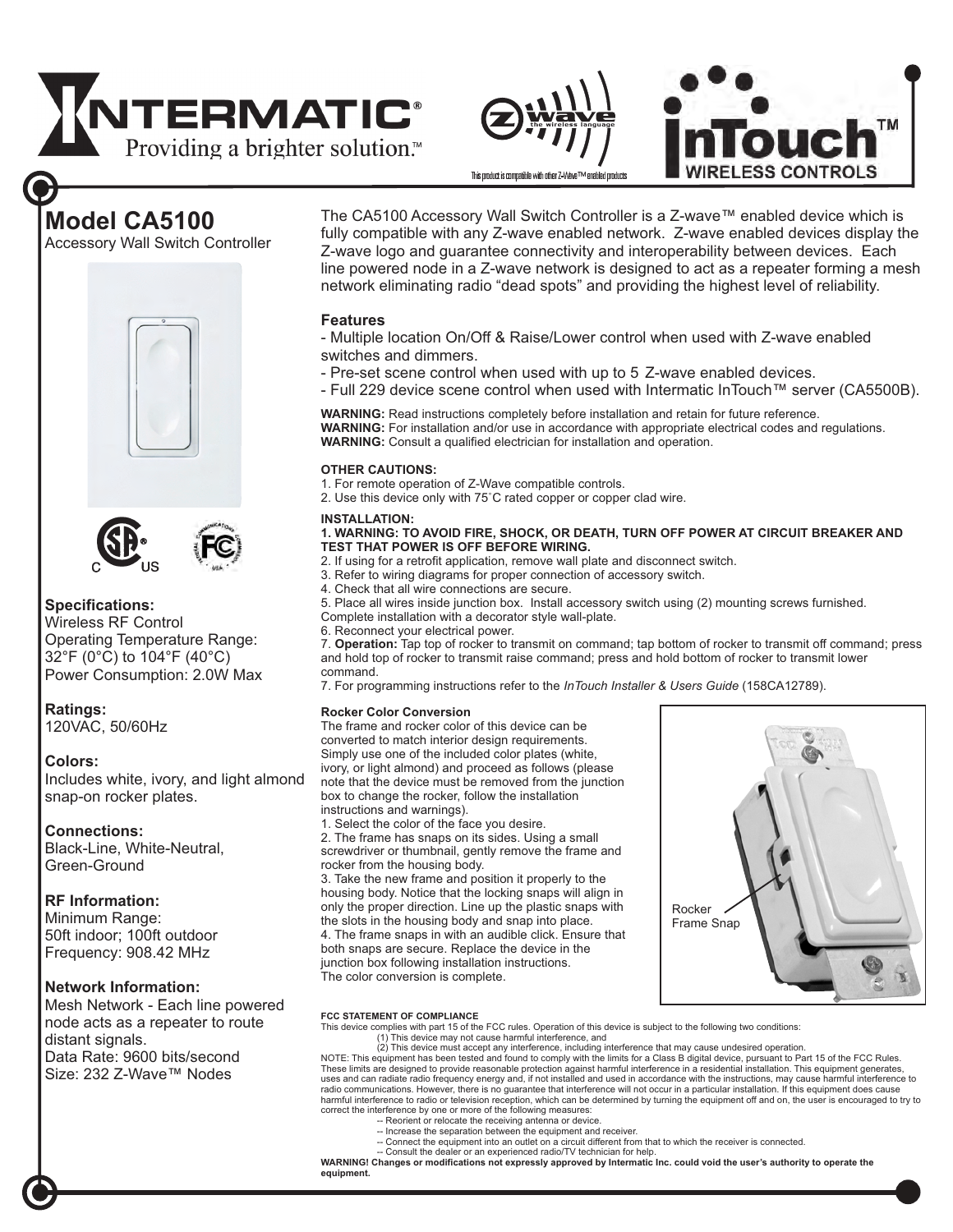





**Wire Connector Installation**

**Connect wires as follows:** Screw wire connectors on clockwise making sure no

bare conductors show below the wire connector.

Secure each connector with electrical tape.







Strip wires to expose 3/8" of conductors

Insert wires straight then twist clockwise Secure each connnector with electrical tape

### **For non-standard wiring applications, refer to Wire Combination & Connector Chart**

| <b>Orange Wire Connector Combination Chart</b> |                               |                               |           |  |  |
|------------------------------------------------|-------------------------------|-------------------------------|-----------|--|--|
| 1-#14 AWG                                      | 1-#16 AWG                     | 2-#16 AWG                     | 1-#18 AWG |  |  |
|                                                |                               |                               |           |  |  |
| 1#14 AWG<br>or<br>1#16 AWG<br>1-2 #18 AWG      | 1#16 AWG<br>nr<br>1-2 #18 AWG | 1 to 2 #18 AWG 1 to 3 #18 AWG |           |  |  |



### **LIMITED TEN YEAR WARRANTY**

If within ten (10) years from date of purchase, this product fails due to a defect in material or workmanship, Intermatic Incorporated will repair or replace, at its sole option. This warranty applies only to the original purchaser and is not transferable. This warranty excludes and this is disclaimed liability for labor for removal of this product or reinstallation. The warranty does not apply to: (a) damage caused by accident, abuse, mishandling, dropping, acts of God, or any negligent use; (b) units which have been subject to unauthorized repair, opened taken apart, or otherwise modified; (c) units not used in accordance with directions; (d) damages exceeding the cost of the procudt. Some states do not allow a limitation of damages, so the foregoing limitation may not app;y to you. This warranty gives you specific legal rights and you may have other rights that vary from state to state. **INTERMATIC INCORPORATED WILL NOT BE LIABLE FOR INCIDENTAL OR CONSEQUENTIAL DAMAGES. THIS WARRANTY IS IN LIEU OF ALL OTHER EXPRESS OR IMPLIED WARRANTIES. ALL IMPLIED WARRANTIES, INCLUDING THE WARRANTY OF MERCHANTABILITY AND THE WARRANTY OF FITNESS FOR A PARTICULAR PURPOSE, ARE HEREBY MODIFIED TO EXIST ONLY AS CONTAINED IN THIS LIMITED WARRANTY, AND SHALL BE OF THE SAME DURATION AS THE WARRANTY PERIOD STATED ABOVE.**

This warranty service is available by either (a) returning the product to the dealer from whom the unit was purchased, or (b) mailing the product, along with proof of purchase, postage prepaid to the authorized service center listed below. This warranty is made by: Intermatic Incorporated/AfterSales Service 7777 Winn Rd., Spring Grove, Illinois 60081-9698/815-675-7100 http://www.intermatic.com Please be sure to wrap the product securely to avoid shipping damage.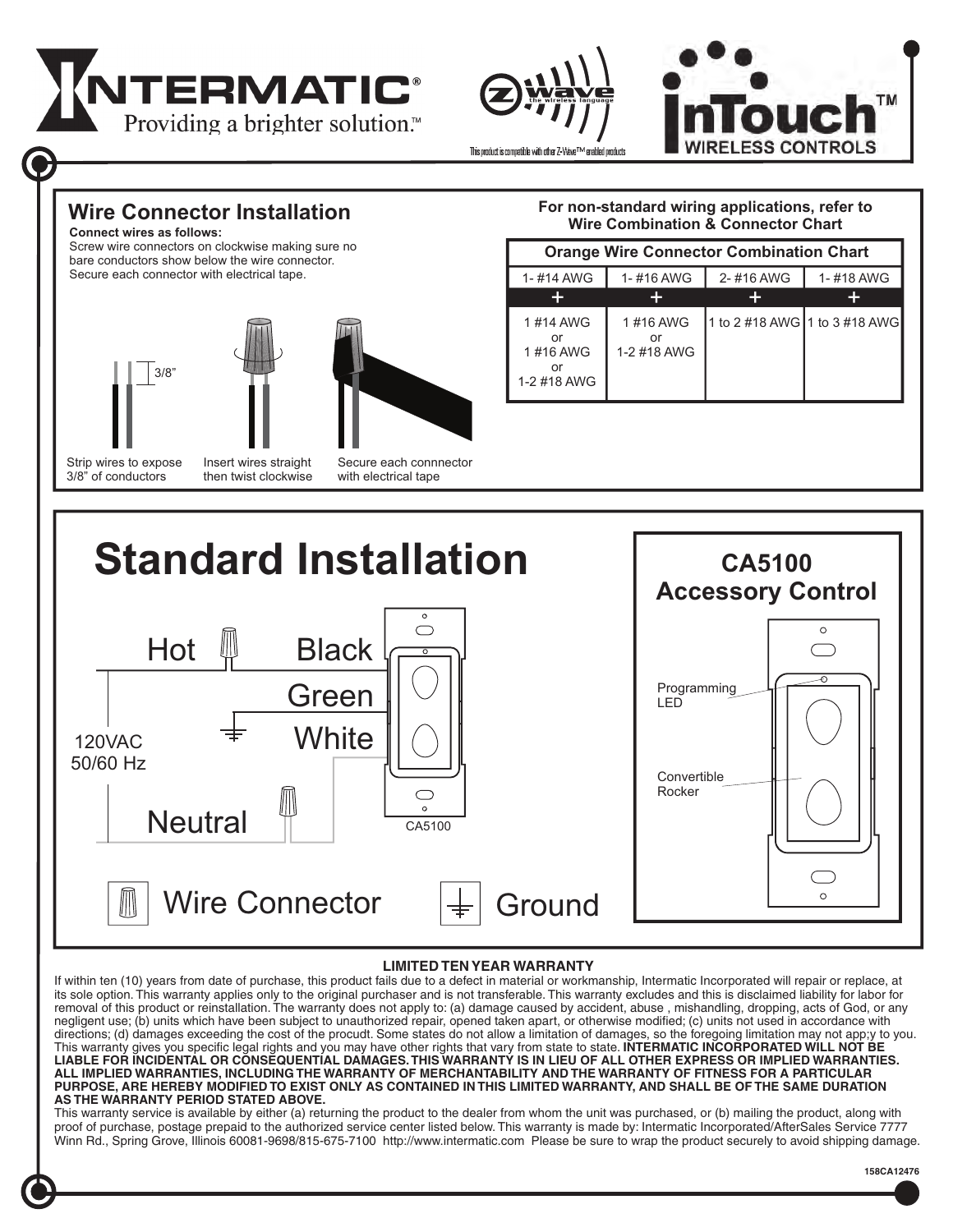# **NTERMATIC**<sup>®</sup><br>Providing a brighter solution.<sup>®</sup> Providing a brighter solution.<sup>™</sup>





## **Modelo CA5100**

Controlador de interruptor de pared





### **Especificaciones:**

Control RF inalámbrico Rango de temperatura operativa: 32°F (0°C) a 104°F (40°C) Consumo de energía eléctrica: 2.0 W máx

### **Capacidades:**

120 VAC, 50/60 Hz

### **Colores:**

Incluye placas a presión del interruptor oscilante de color blanco, marfil y almendra claro.

### **Conexiones:**

Negro-línea, Blanco-neutro, Verde-tierra

### **Información de RF:**

Rango mínimo: 50 pies (15 m) interior; 100 pies (30 m) exterior Frecuencia: 908.42 Mhz

### **Información de red:**

Red poligonal: Cada nodo alimentado por línea actúa como repetidor para enrutar señales distantes. Velocidad de datos: 9600 bits/segundos

Tamaño: 232 nodos Z-Wave™

El Controlador de interruptor de pared accesorio CA5100 es un dispositivo de tecnología Z-wave™ completamente compatible con cualquier red que admita Z-wave. Los dispositivos que admiten tecnología Z-wave llevan el logotipo Z-wave y garantizan la conectividad y la interoperatibilidad entre dispositivos. Cada nodo alimentado por línea de una red que admita tecnología Z-wave está diseñado para actuar como un repetidor que forma una red poligonal que elimina las "zonas de silencio" de radio y entrega el nivel más alto de confiabilidad.

### **Características**

- Control de aumento/disminución y encendido/apagado de múltiples ubicaciones cuando se usa con interruptores y atenuadores que admiten Z-wave.

- Control de escena predefinido cuando se usa con hasta 5 dispositivos de tecnología Z-wave.
- Control de escena de dispositivo 229 completo cuando se usa con el servidor Intermatic InTouch™ (CA5500B).

**ADVERTENCIA:** Lea las instrucciones completas antes de instalar y consérvelas para referencia futura. **ADVERTENCIA:** Para instalación y/o uso de acuerdo con las normas y códigos de electricidad apropiados. **ADVERTENCIA:** Consulte a un electricista calificado para obtener información acerca de la instalación y operación.

### **OTRAS PRECAUCIONES:**

1. Para operación remota de controles compatibles con Z-Wave.

2. Sólo use este dispositivo con hilo de cobre o hilo de cobre revestido clasificado 75˚C.

### **INSTALACIÓN:**

**1. ADVERTENCIA: PARA EVITAR EL RIESGO DE INCENDIO, DESCARGA ELÉCTRICA, APAGUE EL SUMINISTRO ELÉCTRICO DEL CORTACIRCUITO Y COMPRUEBE QUE EL SUMINISTRO ESTÉ APAGADO ANTES DE COMENZAR A INSTALAR EL CABLEADO.** 

- 2. Si se utiliza para una aplicación de conversión, retire la placa de pared y desconecte el interruptor.
- 3. Consulte los diagramas de cableado para conocer la conexión adecuada del interruptor accesorio.
- Compruebe que todas las conexiones de cable estén seguras.
- 5. Coloque todos los cables dentro de la caja de empalme. Instale el interruptor accesorio con los dos (2) tornillos de montaje suministrados. Complete la instalación con una placa de pared de decoración.
- 6. Vuelva a conectar la energía eléctrica.

7. Operación: Toque suavemente la parte superior del interruptor oscilante para transmitir el comando de activación; toque la parte inferior del interruptor oscilante para transmitir el comando de desactivación.

8. Para obtener las instrucciones de programación, consulte la *Guía de usuario de InTouch Installer* (158CA12789).

### **Conversión de color del interruptor oscilante**

El color del marco y del interruptor de este dispositivo puede cambiarse para que coincida con los requisitos del diseño de interiores. Simplemente use una de las placas de color incluidas (color blanco, marfil o almendra claro) y proceda de la siguiente manera (recuerde que debe retirar el dispositivo de la caja de empalme para cambiar el interruptor oscilante; siga las instrucciones y advertencias de instalación). 1. Seleccione el color de superficie que desee.

2. El marco tiene pestañas a presión en sus costados. Con un pequeño destornillador, retire cuidadosamente el marco y el interruptor del cuerpo de la caja.

3. Tome el nuevo marco y colóquelo en el cuerpo de la caja. Observe que las pestañas de fijación se alinearán sólo en la posición correcta. Alinee las pestañas plásticas con las ranuras del cuerpo de la caja y hasta que suenen.

4. El marco emite un ruido al encajar en su lugar. Asegúrese de que ambas pestañas estén firmes. Vuelva a colocar el dispositivo en la caja de empalme siguiendo las instrucciones de instalación. La conversión de color ha finalizado.



### **DECLARACIÓN DE CUMPLIMIENTO DE LA FCC**

Este dispositivo cumple con la parte 15 de las normas de la FCC. El funcionamiento de este dispositivo está sujeto a las dos condiciones siguientes: (1) Este dispositivo no puede causar interferencia dañina y

(2) Este dispositivo debe aceptar cualquier interferencia, incluso aquélla que pueda causar un funcionamiento incorrecto.

NOTA: Este equipo ha sido probado y ha demostrado cumplir con los límites para dispositivos digitales Clase B de acuerdo con la parte 15 de las normas de la FCC. Estos límites se han diseñado a fin de proporcionar una protección razonable contra interferencias dañinas en las áreas residenciales. Este equipo genera, utiliza y puede irradiar energía de radiofrecuencia, y si no es instalado y utilizado de acuerdo con las instrucciones, puede causar interferencias dañinas en las comunicaciones por radio. Sin embargo, no hay garantía de que no ocurran interferencias en una determinada instalación. Si este equipo causa interferencias dañinas en la recepción de radio o televisión, lo cual se puede determinar apagando y encendiendo el equipo, el usuario tendrá que corregir estas interferencias con una o varias de las siguientes medidas:

- Reoriente o ubique en otro lugar la antena receptora o el dispositivo.
- -- Aumente la separación entre el equipo y el receptor.
- -- Conecte el equipo al tomacorriente de un circuito eléctrico distinto al que esté conectado el receptor.
- Consulte al distribuidor o a un técnico de radio/TV con experiencia para obtener asistencia.

**¡ADVERTENCIA! Los cambios o modificaciones no aprobados expresamente por Intermatic Inc. pueden anular los derechos del usuario sobre el equipo.**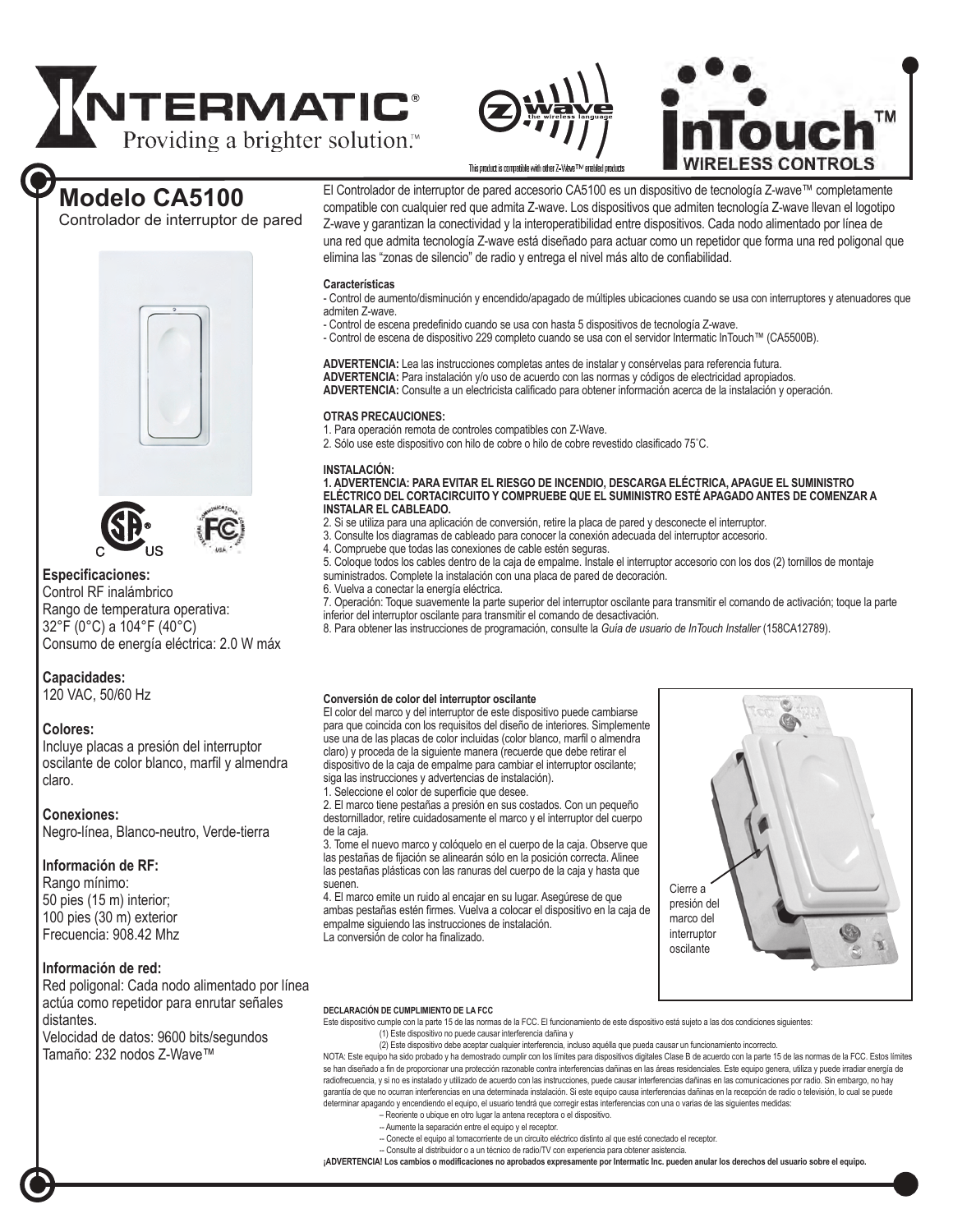





### **Instalación del conector de cables**

**Conecte los cables de la siguiente manera:** Atornille los conectores de cables hacia la derecha y asegúrese

de que no queden conductores desnudos debajo del conector de cables. Asegure cada conector con cinta eléctrica.



Quite un revestimiento de unos 3/8 de pulgada de los conductores

Inserte los cables derechos y luego dóblelos a la derecha Asegure cada conector con cinta eléctrica

**Para aplicaciones de cableado no estándar, consulte Combinación de cables y tabla de conexión**

| Tabla de combinación de cables naranja |                         |           |                               |  |  |
|----------------------------------------|-------------------------|-----------|-------------------------------|--|--|
| 1-#14 AWG                              | 1-#16 AWG               | 2-#16 AWG | 1-#18 AWG                     |  |  |
|                                        |                         |           |                               |  |  |
| 1#14 AWG<br>1#16 AWG<br>1-2 #18 AWG    | 1#16 AWG<br>1-2 #18 AWG |           | 1 a 2 #18 AWG   1 a 3 #18 AWG |  |  |



### **GARANTÍA LIMITADA DE 10 AÑOS**

Si en un plazo de diez (10) años a partir de la fecha de compra, este producto falla debido a un defecto de material o mano de obra, Intermatic Incorporated lo reparará o reemplazará, si lo estima conveniente. Esta garantía se aplica sólo al comprador original y no es transferible. Esta garantía excluye y ésta es responsabilidad aclaratoria para la mano de obra, la remoción de este producto o su reinstalación. La garantía no se aplica en los siguientes casos: (a) daño causado por accidente, abuso, trato inadecuado, caídas, causas de fuerza mayor o uso negligente; (b) unidades que hayan sido sometidas a una reparación no autorizada, abiertas, desmontadas o modificadas de alguna manera; (c) unidades no utilizadas según las instrucciones; (d) daños que excedan del costo del producto. Algunos estados no permiten limitar los daños, por lo que la limitación anterior pudiera no ser aplicable en su caso. Esta garantía le otorga derechos legales específicos y puede tener otros derechos que varíen de estado en estado. **INTERMATIC INCORPORATED NO ASUME RESPONSABILIDAD ALGUNA POR DAÑOS INDIRECTOS O ACCIDENTALES. ESTA GARANTÍA SUSTITUYE A CUALQUIER OTRA GARANTÍA EXPRESA O IMPLÍCITA. TODAS LAS GARANTÍAS IMPLÍCITAS, INCLUIDA LA GARANTÍA DE IDONEIDAD COMERCIAL O DE IDONEIDAD PARA UN DETERMINADO FIN, SE MODIFICAN PARA QUEDAR INCLUIDAS EN LA PRESENTE GARANTÍA LIMITADA, Y TENDRÁN LA MISMA DURACIÓN QUE EL PERIODO DE GARANTÍA MENCIONADO.** 

El servicio de garantía está disponible (a) mediante devolución del producto al distribuidor donde lo adquirió, o (b) enviando el producto por correo postal prepagado al centro de servicio autorizado más cercano que aparezca en la lista más abajo. Asegúrese de envolver el producto en forma segura cuando lo envíe por correo para evitar daños en el envío. Esta garantía es concedida por: Intermatic Incorporated, After Sales Service, 7777 Winn Road, Spring Grove, IL 60081-9698, 815-675-7000 www.intermatic.com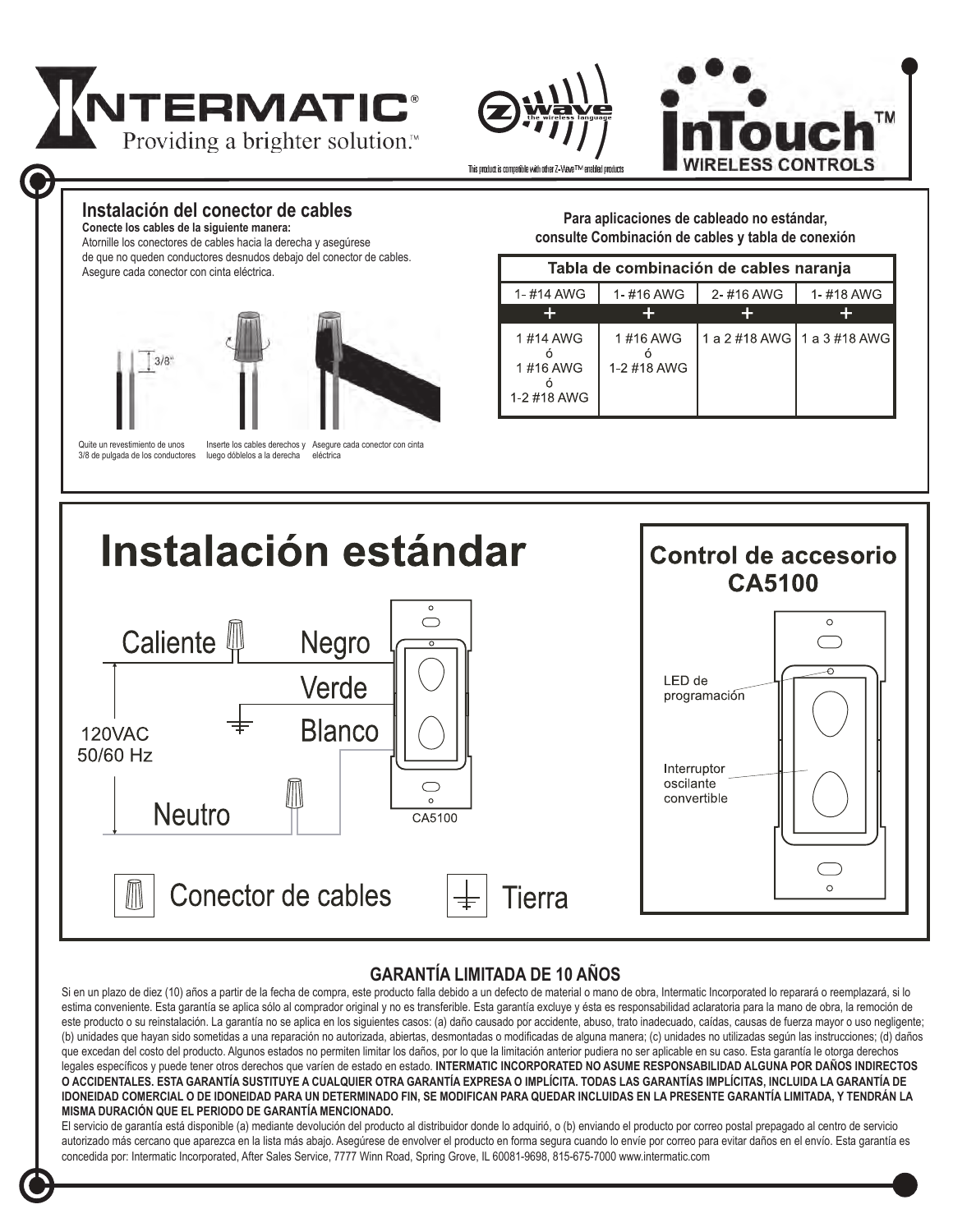





## **Modèle CA5100**

Commande de commutation murale

Le commutateur mural accessoire CA5100 est un dispositif activé par Z-wave™ entièrement compatible avec le réseau activé Z-wave. Le logo Z-wave affiché sur les dispositifs Z-wave garantit la connectivité et l'interopérabilité entre les appareils. Chaque nœud alimenté par fil d'un réseau Z-wave est conçu afin d'agir comme répéteur formant un réseau sans fil éliminant les « points morts » radio et offrant une fiabilité de niveau supérieur.

### **Caractéristiques**

- Commande plusieurs endroits pour activer/désactiver ainsi qu'augmenter/baisser lorsqu'il est utilisé avec des commutateurs ou gradateurs activés par Z-wave.

- Commande de scène déterminée jusqu'à 5 dispositifs activés par Z-Wave™.
- Commande de dispositif complète de scène 229 si employé avec le serveur Intermatic InTouch™ (CA5500B).

**AVERTISSEMENT :** Lire complètement les instructions avant de procéder à l'installation et les conserver pour référence ultérieure. **AVERTISSEMENT :** Installer et/ou utiliser conformément aux codes électriques et aux règlements en application. **AVERTISSEMENT :** Consulter un électricien certifié pour l'installation et le fonctionnement.

### **AUTRES PRÉCAUTIONS :**

1. Pour le fonctionnement à distance des commandes compatibles à Z-wave.

2. Employer ce dispositif uniquement avec des fils gainés de cuivre évalue par 75˚C.

### **INSTALLATION :**

### **1. AVERTISSEMENT : POUR ÉVITER LES RISQUES D'INCENDIE, CHOC OU MORT, COUPER LE COURANT AU DISJONCTEUR ET VÉRIFIER S'IL Y A DU COURANT AVANT DE FAIRE LE CÂBLAGE.**

- 2. Si installé après coup, enlever la plaque murale et déconnecter le commutateur.
- 3. Consulter les schémas de câblage pour les connexions appropriées du commutateur accessoire.
- 4. Vérifier que toutes les connexions sont bien faites
- 5. Placer tous les fils à l'intérieur de la boîte de connexion. Monter le commutateur accessoire à l'aide des deux (2) vis de montage fournies. Terminer l'installation avec la plaque murale décorative.
- 6. Reconnectez le courant électrique.
- 7. **Opération :** Basculer vers le haut pour activer la commande; basculer vers le bas pour désactiver la commande.
- 8. Pour les directives de programmation, veuillez vous reporter à (158CA12789). *Guide de l'utilisateur et de l'installateur.*

### **Puissances nominales :**

120 V CA, 50/60 Hz

**Spécifications :** 

### **Couleurs :**

Comprend des plaques à enfoncer blanche, ivoire et amande légère.

Échelle de température de fonctionnement de la commande sans fil RF : 0°C à 40°C Consommation d'électricité : 2 watts max.

### **Connexions :**

Ligne-noire, Blanc-neutre, Vert-terre

### **Information RF :**

Portée minimum : 50 pi à l'intérieur; 100 pi à l'extérieur Fréquence 908.42 Mhz

### **Information sur le réseau :**

Réseau maillé Chaque nœud alimenté par fil agit comme répéteur aux signaux à distance. Débit binaire : 9600 bits/seconde Dimension : 232 Z-Wave™ Nœuds

### **Couleur de la bascule**

Le cadre et la couleur de la bascule de ce dispositif peuvent être changés afin de se coordonner à la décoration. Il suffit de prendre l'une des plaques couleurs incluses (blanc, ivoire ou amande légère) et de suivre les instructions (veuillez prendre note que le dispositif doit être enlevé de la boîte de connexion pour changer la bascule, respecter les instructions d'installation et les avertissements).

1. Choisir la couleur de la surface désirée.

2. Les côtés du cadre sont munis de pressions. Avec un petit tournevis ou l'ongle, délicatement enlever le cadre et la bascule du boîtier. 3. Placer et centrer le nouveau cadre correctement sur le boîtier. Les pressions de verrouillage s'aligneront uniquement lorsque positionnés dans le bon sens. Aligner les pressions en plastique avec les fentes du boîtier et enfoncer.

4. Un déclic se fera entendre lorsque les pressions seront insérées dans le cadre. Vérifier que les deux pressions sont bien insérées. Reposer le dispositif dans la boîte de connexion selon les instructions d'installation. Le changement de couleur est terminé.



### **DÉCLARATION DE CONFORMITÉ FCC**

Ce dispositif est conforme à l'article 15 des règlements de la FCC. Le fonctionnement de ce dispositif est soumis aux deux conditions suivantes :

(1) Ce dispositif ne peut causer des interférences nuisibles et

(2) Ce dispositif doit accepter toutes les interférences, y compris les interférences qui peuvent engendrer des opérations indésirables. REMARQUE : Ce matériel a été vérifié et a été reconnu conforme aux limites d'un dispositif numérique de classe B, selon l'article 15 des règlements de la FCC. Ces règlements sont conçus pour offrir une protection raisonnable contre d'éventuelles interférences nuisibles lors d'une installation résidentielle. Ce matériel émet, utilise et peut diffuser des fréquences radio qui, s'il n'est pas installé et utilisé conformément aux directives ci-après, peuvent engendrer des interférences nuisibles dans les communications radios. Toutefois, il n'y a pas de garantie qu'une interférence ne surviendra pas dans une installation particulière. Si cet instrument produit des interférences nuisibles à la réception de la radio ou de la télévision, ce qui peut être déterminé en mettant sous tension et hors tension l'instrument, l'usager est invité à essayer de les corriger en appliquant l'une des mesures suivantes

- Rediriger ou repositionner l'antenne de réception ou le dispositif.
- Augmenter la distance entre le matériel et le récepteur.
- Brancher le matériel sur une prise d'un circuit différent du récepteur.
- Consulter un concessionnaire ou un technicien expérimenté en radio et télévision.

**AVERTISSEMENT ! Une modification ou un changement n'ayant pas été expressément autorisé par Intermatic Inc. pourrait abroger le droit d'utilisation de l'usager.**